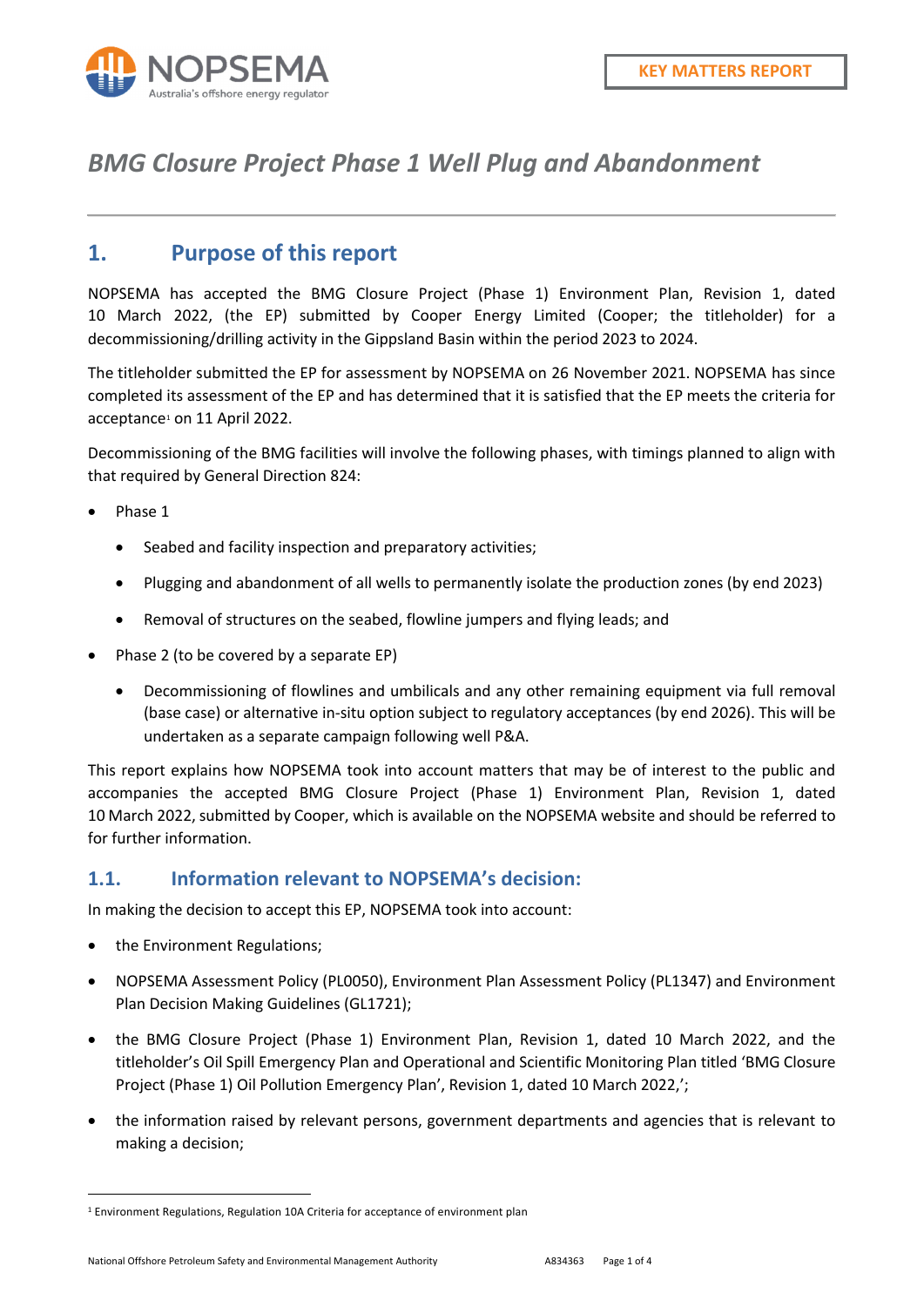

- relevant plans of management and threatened species recovery plans developed under the *Environment Protection and Biodiversity Conservation Act 1999* (EPBC Act) and relevant guidance published by the Department of the Environment and Energy.
- Relevant scientific literature for example but not limited to:
	- DAWE (2021) Guidance on key terms within the Blue Whale Conservation Management Plan, September 2021. Available at: https://www.awe.gov.au/environment/epbc/publications/guidancekey-terms-blue-whale-conservation-management-plan
	- DoE (2015) Conservation Management Plan for the Blue Whale—A Recovery Plan under the Environment Protection and Biodiversity Conservation Act 1999, Commonwealth of Australia
	- McCauley RD, Gavrilov AN, Jolliffe CD, Ward R and Gill PC (2018) Pygmy blue and Antarctic blue whale presence, distribution and population parameters in southern Australia based on passive acoustics. Deep-Sea Research Part II 157– 58 (2018) 154-168
	- NOPSEMA (2021) Blue Whale Conservation Management Plan frequently asked questions, 12 November 2021. Available at: https://www.nopsema.gov.au/blue-whale-conservationmanagement-plan-faqs

#### **2. Next steps**

Responsibility for the ongoing environmental performance of the BMG Closure Project (Phase 1) decommissioning/drilling activity remains, at all times, with Cooper.

NOPSEMA has legislated responsibilities to inspect and investigate offshore petroleum and greenhouse gas storage activities, and to enforce compliance with environmental law. These functions will be applied to this activity in accordance with NOPSEMA's policies.

### **3. Sensitive Information**

Sensitive information received during the public comment period, such as the names and contact details of commenters and specific information identified by the commenter or relevant person as 'sensitive', is not published in this report. Sensitive information is contained in a sensitive information part of the EP which has been considered by NOPSEMA during its assessment process.

### **4. Further information**

If you would like further information about the activity, please contact the titleholder's nominated liaison person specified in the EP and on NOPSEMA's webpage for the

BMG Closure Project Phase 1 Well P&A .

If you would like to be notified of regulatory information on the activity, such as start and end dates and enforcement actions (if any), please subscribe to updates from the [https://info.nopsema.gov.au/under\\_assessment/search\\_subscriptions/new](https://info.nopsema.gov.au/under_assessment/search_subscriptions/new) on NOPSEMA's website.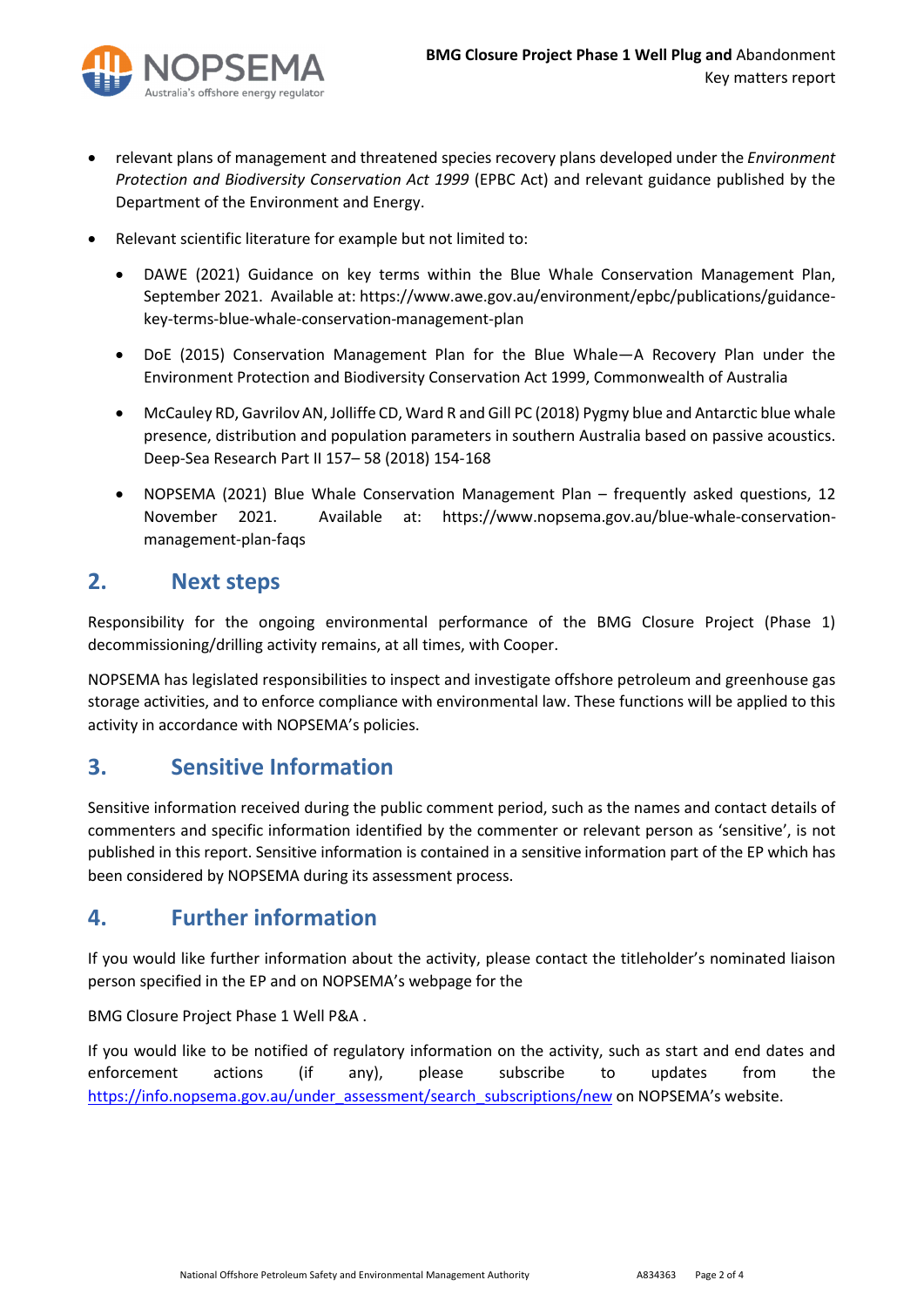

# **How NOPSEMA has taken into account key matters during the assessment and decision-making process for BMG Closure Project (Phase 1) EP**

| #            | <b>Matter</b>                                                                                                                                                                                       | <b>Titleholder response</b>                                                                                                                                                                                                                                                                                                                                                                                                                                                                                                                                                                                                                                                                                                                                                                                                                                                                                                                                                                                                                                                                                                                                                                                                                     | <b>NOPSEMA's assessment and decision</b>                                                                                                                                                                                                                                                                                                                                                                                                                                                                                                                                                                                                                                                                                                                                                                                                                                                                                                                                                                                                                                                       |
|--------------|-----------------------------------------------------------------------------------------------------------------------------------------------------------------------------------------------------|-------------------------------------------------------------------------------------------------------------------------------------------------------------------------------------------------------------------------------------------------------------------------------------------------------------------------------------------------------------------------------------------------------------------------------------------------------------------------------------------------------------------------------------------------------------------------------------------------------------------------------------------------------------------------------------------------------------------------------------------------------------------------------------------------------------------------------------------------------------------------------------------------------------------------------------------------------------------------------------------------------------------------------------------------------------------------------------------------------------------------------------------------------------------------------------------------------------------------------------------------|------------------------------------------------------------------------------------------------------------------------------------------------------------------------------------------------------------------------------------------------------------------------------------------------------------------------------------------------------------------------------------------------------------------------------------------------------------------------------------------------------------------------------------------------------------------------------------------------------------------------------------------------------------------------------------------------------------------------------------------------------------------------------------------------------------------------------------------------------------------------------------------------------------------------------------------------------------------------------------------------------------------------------------------------------------------------------------------------|
| $\mathbf{1}$ | Without adequate management, noise<br>generated by the activity would potentially<br>cause unacceptable impacts to blue whales<br>within a blue whale foraging biologically<br>important area (BIA) | The activity involves seabed and facility inspection<br>and preparatory activities, plugging and<br>abandonment of all wells to permanently isolate<br>the production zones, and removal of structures on<br>the seabed, flowline jumpers and flying leads. A<br>vessel using dynamic positioning (DP) will be used<br>for inspection, maintenance and repair (IMR)<br>activities and a mobile offshore unit (MOU; either<br>heavy well intervention vessel or mobile offshore<br>drilling unit) for the plugging and abandonment of<br>wells.<br>The activity is within a blue whale foraging BIA, with<br>the area of overlap classified as a Possible Foraging<br>Area in the Conservation Management Plan for the<br>Blue Whale (CMP; DoE 2015), where evidence for<br>feeding is based on limited direct observations or<br>through indirect evidence, such as the occurrence<br>of krill in close proximity of whales, or satellite<br>tagged whales showing circling tracks.<br>The evaluation of impacts to blue whales has been<br>supported by site-specific acoustic modelling<br>undertaken by an independent expert using<br>relevant inputs from the activity and appropriate<br>acoustic thresholds for low frequency cetaceans. | NOPSEMA recognises that there is the potential<br>for the activity, if not appropriately managed, to<br>have unacceptable impacts on blue whales.<br>In making a decision regarding this matter,<br>NOPSEMA took into account the content of the<br>EP, NOPSEMA's Decision Making Guidelines<br>(GL1721), the CMP, guidance on key terms within<br>the Blue Whale Conservation Management Plan<br>(DAWE 2021), Blue Whale Conservation<br>Management Plan - frequently asked questions<br>(NOPSEMA 2021), and relevant scientific<br>literature.<br>During the course of the assessment, NOPSEMA<br>required changes and further information<br>regarding how MOU activities could be<br>undertaken in a manner not inconsistent with the<br>CMP. In response, Cooper adopted a seasonal<br>exclusion for the period in which contemporary<br>literature indicates blue whale presence within<br>the possible foraging area is most likely (April-<br>June inclusive, e.g. McCauley et al. 2018).<br>For any IMR activities undertaken during April-<br>June, NOPSEMA required Cooper to adopt |